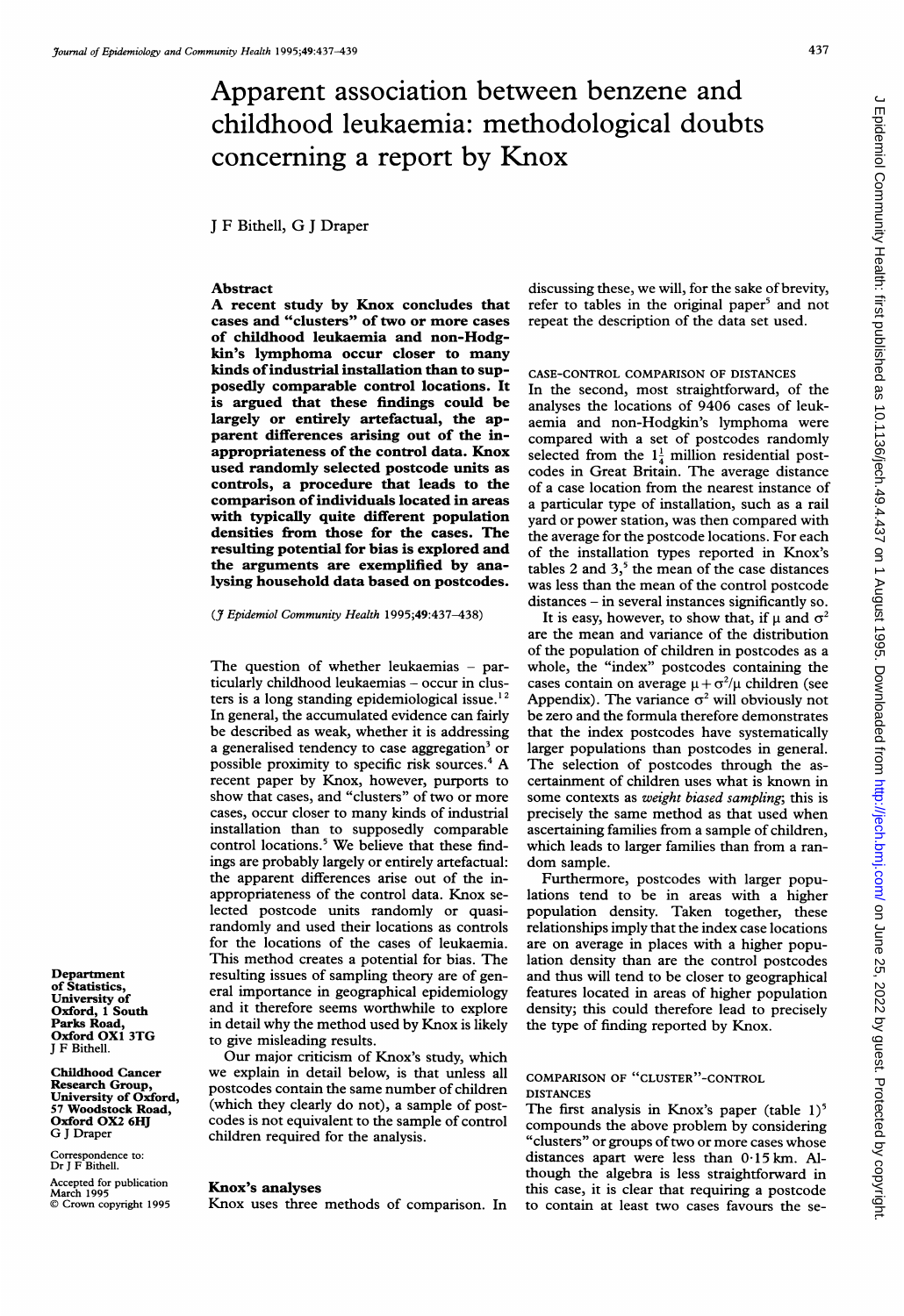lection of even more populous postcodes. Even if the cases in a cluster are in different postcodes, the requirement that they should be geographically close further favours the higher density areas. We might, therefore, expect the difference between index and control distances to be more marked for the cluster-control analysis than for the second, case-control, analysis; comparison of tables 2 and  $3^{\circ}$  bears this out, in that 10 of the 11 features show a greater percentage difference between cluster and control distances than between case and control distances.

#### CIRCULAR REGIONS AROUND POINT SOURCES The third analysis (table  $4$ )<sup>3</sup> is of a different character. Here the numbers of cases within particular distances (5, 10, and 15 km) from a putative risk source were compared with the numbers of randomly selected postcodes within the corresponding circles. If all postcodes contained the same population, the expected number of postcodes within a circle would indeed be proportional to the population within the circle, and hence to the expected number of index children under the null hypothesis. However, as argued above and exemplified below, the number of households per postcode is greater in high density regions. It follows that in urban areas the expected numbers of sampled postcodes occurring within a circle will be smaller than the expected number of cases occurring within the circles, even when cases occur at random.

#### Analysis of Oxfordshire postcodes

To add some numerical detail to the argument, we analysed 1991 census data relating to postcodes in a 1000 km<sup>2</sup> rectangle in Oxfordshire, chosen to ensure that every <sup>1</sup> km square was at least <sup>2</sup> km from the county boundary. It is relatively difficult to determine the number of children living in each postcode unit, so we illustrate the effect described above by counting the numbers of households. The distribution of the number of households per residential postcode had <sup>a</sup> mean of 10-02 and a variance of 64-72, from which we conclude that a postcode selected by choosing a household at random would on average contain around 65% more households than one selected by simple random sampling. To study the relationship between postcode population size and population density, we counted the number of households in each of the 1000 <sup>1</sup> km squares. Excluding squares containing no postcode centres, the correlation between the mean number of households per postcode in a square and the total number of households in that square was 0-486, substantiating the claim made above in relation to children that postcode population size is related to population density. If, as seems likely, Oxfordshire is more homogeneous in its spatial distribution of population than the country as a whole, the effect shown here quite possibly underestimates the bias in Knox's calculations.

#### Bithell, Draper

## Further methodological considerations <sup>A</sup> further point that should be made in con-

nection with the first two analyses is that, as has been argued elsewhere,<sup>6</sup> mean distance is a bad measure of the closeness of points on <sup>a</sup> map, since it is heavily influenced by the largest distances, which are also the least important. Although the comparison of index and control distances is not vitiated by using mean distance, this does lead to inefficient analyses and also to doubtful validity of the use of the  $t$ -test, as in the Knox paper, since the distance distributions will be markedly non-normal. The solution to this problem is simple, namely to use an inverse transformation of the distances or their ranks. Paradoxically, because of the inherent bias described above, the results of using these alternatives might well be to lead to results that are substantially more statistically significant, though they would not thereby become more convincing.

Finally, we draw attention to two other potential sources of error that further weaken the conclusions of the paper. Firstly, the cases were diagnosed between 1966 and 1983 and the addresses for cases relate to this period, whereas the sample of postcodes was presumably chosen from a file relating to addresses current around 1990. Movement of population away from the vicinity of the installations would magnify the bias already identified. Secondly, no information is given about the start up dates of the installations considered and the diagnosis dates of the cases in their vicinity.

#### Discussion

In his first analysis (though not in the second and third) Knox attempts to control for any peculiarities of his comparison by measuring distances to churches, regarded as indicators of population density. It seems clear, however, that this is not a reliable method of adjusting for the fundamental inappropriateness of the controls. The distribution of population over a geographical area is complex and the way in which the case-control distance comparisons behave is not simply and linearly related to population density.

We conclude that, while the associations reported by Knox could be correct and these associations could be causal, the potential sources of bias and error are such that the findings may be entirely artefactual and that the conclusions of the paper should at least be very much more cautious than those given in the Abstract.

#### Appendix

We here substantiate the formula given above for the mean number of children in the postcodes containing the index children. Suppose that there are k postcodes, containing  $n_1, n_2, \ldots, n_k$ children respectively, with  $\Sigma n_j = N$ . If a postcode is randomly sampled, then each has a probability of  $1/k$  of being selected. Hence the expected number of children in such a postcode is  $\mu = \sum_{i,j}(\frac{1}{k})=\frac{1}{k}$ . Similarly, the variance is